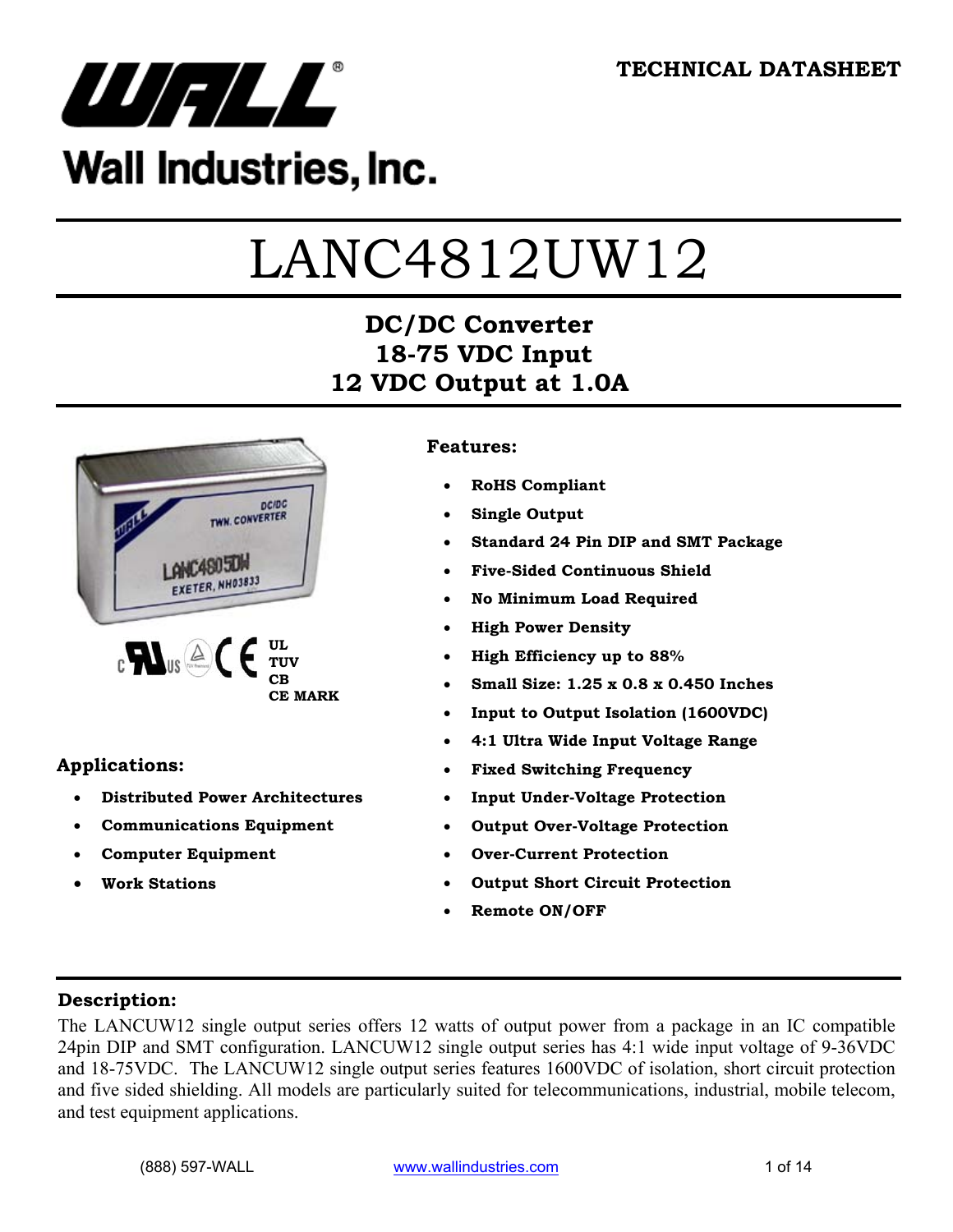

| <b>Technical Specifications</b>                | Model No. LANC4812UW12                                                                                          |              |                                |            |                               |
|------------------------------------------------|-----------------------------------------------------------------------------------------------------------------|--------------|--------------------------------|------------|-------------------------------|
|                                                | All specifications are based on 25 °C, Nominal Input Voltage and Maximum Output Current unless otherwise noted. |              |                                |            |                               |
|                                                | We reserve the right to change specifications based on technological advances.                                  |              |                                |            |                               |
| <b>SPECIFICATION</b>                           | <b>Related condition</b><br>Test at nominal Vin and full load                                                   | Min          | <b>Nom</b><br>400              | <b>Max</b> | Unit<br>kHz                   |
| Switching Frequency<br><b>INPUT</b> $(V_{in})$ |                                                                                                                 |              |                                |            |                               |
| <b>Operating Voltage Range</b>                 |                                                                                                                 | 18           | 48                             | 75         | Vdc                           |
| Input Voltage (Continuous)                     |                                                                                                                 |              |                                | 80         | Vdc                           |
| Input Voltage (Transient 100ms)                |                                                                                                                 |              |                                | 100        | Vdc                           |
| UVLO Turn-on Threshold                         |                                                                                                                 |              | 18                             |            | Vdc                           |
| <b>UVLO Turn-off Threshold</b>                 |                                                                                                                 |              | 16                             |            | Vdc                           |
| Input Standby Current                          | Nominal Vin and No Load                                                                                         |              | 13                             |            | mA                            |
| Input Voltage Variation                        | Complies with EST300 132 part 4.4                                                                               |              |                                | 5          | V/ms                          |
| <b>Input Current</b>                           | Nominal Vin and Full Load                                                                                       |              |                                | 302        | mA                            |
|                                                | 5 to 20MHz, 12µH source impedance                                                                               |              |                                |            |                               |
| Reflected Ripple Current                       |                                                                                                                 |              | 20                             |            | $mA_{pk\text{-}pk}$           |
|                                                | (See the Test Setup section - pg 8)                                                                             |              |                                |            |                               |
| <b>EFFICIENCY</b>                              | Test at nominal Vin and full load                                                                               |              | 87                             |            | $\frac{0}{0}$                 |
|                                                | (See the Test Setup section $-$ pg 8)                                                                           |              |                                |            |                               |
| OUTPUT $(V_0)$                                 | Nominal Vin and Full Load                                                                                       |              |                                |            | Vdc                           |
| <b>Operating Output Range</b>                  |                                                                                                                 | 11.856       | 12.0                           | 12.144     |                               |
| Load Regulation (DIP Type)                     | 0% to 100% Full Load                                                                                            | $-0.5$       |                                | $+0.5$     | $\%$                          |
| Load Regulation (SMT Type)                     | 0% to 100% Full Load                                                                                            | $-1.0$       |                                | $+1.0$     | $\%$                          |
| Line Regulation                                | LL to HL at Full Load                                                                                           | $-0.2$       |                                | $+0.2$     | $\frac{0}{0}$                 |
| Output Ripple & Noise                          | 5Hz to 20MHz bandwidth                                                                                          |              |                                | 85         | $mV_{pk-pk}$                  |
|                                                | (See the Test Setup section - pg 8)                                                                             | $\mathbf{0}$ |                                | 1.0        |                               |
| <b>Output Current</b>                          |                                                                                                                 |              |                                |            | $\mathbf{A}$<br>$\frac{0}{0}$ |
| Output Voltage Overshoot                       | LL to HL at Full Load                                                                                           |              | $\boldsymbol{0}$               | 3          | Vout                          |
| Over Voltage Protection                        | Zener diode clamp                                                                                               |              | 15                             |            | Vdc                           |
| Over Current Protection                        |                                                                                                                 |              | 150                            |            | $%$ FL                        |
| <b>Short Circuit Protection</b>                |                                                                                                                 |              | Continuous, automatic recovery |            |                               |
| <b>DYNAMIC LOAD RESPONSE</b>                   | Test at nominal Vin                                                                                             |              |                                |            |                               |
| Peak Deviation                                 | Load step change from 75 to 100% or 100 to 75 % of FL                                                           |              | 200                            |            | mV                            |
| Setting Time (Vout $\leq 10\%$ peak deviation) |                                                                                                                 |              | 250                            |            | $\mu s$                       |
|                                                | The ON/OFF pin voltage is referenced to -Vin                                                                    |              |                                |            |                               |
| <b>REMOTE ON/OFF</b>                           | (See the Remote ON/OFF Control section - pg 5)                                                                  |              |                                |            |                               |
| ON/OFF pin High Voltage (Remote ON)            |                                                                                                                 | 3.0          |                                | 12         | Vdc                           |
| ON/OFF pin Low Voltage (Remote OFF)            |                                                                                                                 | $\mathbf{0}$ |                                | 1.2        | Vdc                           |
| ON/OFF pin Low Voltage, input current          |                                                                                                                 |              |                                | 2.5        | mA                            |
| <b>START UP TIME</b>                           | Test at nominal Vin and constant resistive load                                                                 |              |                                |            |                               |
| Power Up                                       |                                                                                                                 |              | 450                            |            | ms                            |
| Remote ON/OFF                                  |                                                                                                                 |              | 5                              |            | ms                            |
| <b>ISOLATION</b>                               |                                                                                                                 |              |                                |            |                               |
| Isolation Voltage (Input-Output)               |                                                                                                                 | 1600         |                                |            | Vdc                           |
| Isolation Voltage (Output to Case-DIP Type)    |                                                                                                                 | 1600         |                                |            | Vdc                           |
| Isolation Voltage (Output to Case-SMT Type)    |                                                                                                                 | 1000         |                                |            | Vdc                           |
| Isolation Voltage (Input to Case - DIP Type)   |                                                                                                                 | 1600         |                                |            | Vdc                           |
| Isolation Voltage (Input to Case - SMT Type)   |                                                                                                                 | 1000         |                                |            | Vdc                           |
| <b>Isolation Resistance</b>                    |                                                                                                                 | 1            |                                |            | $G\Omega$                     |
| <b>Isolation Capacitance</b>                   |                                                                                                                 |              |                                | 1500       | pF                            |
| <b>ENVIRONMENTAL</b>                           |                                                                                                                 |              |                                |            |                               |
| Operating Ambient Temperature (w/ derating)    |                                                                                                                 | $-40$        |                                | 85         | $\rm ^{o}C$                   |
| <b>Operating Case Temperature</b>              |                                                                                                                 |              |                                | 105        | $^{\circ}C$                   |
| Storage Temperature                            |                                                                                                                 | $-55$        |                                | 125        | $\rm ^{o}C$                   |
| Temperature Coefficient                        |                                                                                                                 | $-0.02$      |                                | $+0.02$    | $\%$ / $^{\rm o}\textrm{C}$   |
| <b>MTBF</b>                                    | See the MTBF and Reliability section (pg 13)                                                                    |              |                                |            |                               |
| Bellcore TR-NWT-000332, $T_C$ =40°C            |                                                                                                                 |              | 2,350,000                      |            | hours                         |
| MIL-STD-217F                                   |                                                                                                                 |              | 875,000                        |            | hours                         |
| <b>MECHANICAL</b>                              |                                                                                                                 |              | See Figure 1                   |            |                               |
| Weight                                         |                                                                                                                 |              | 18.0                           |            | grams                         |
| Dimensions                                     |                                                                                                                 |              | $1.25 \times 0.8 \times 0.450$ |            | inches                        |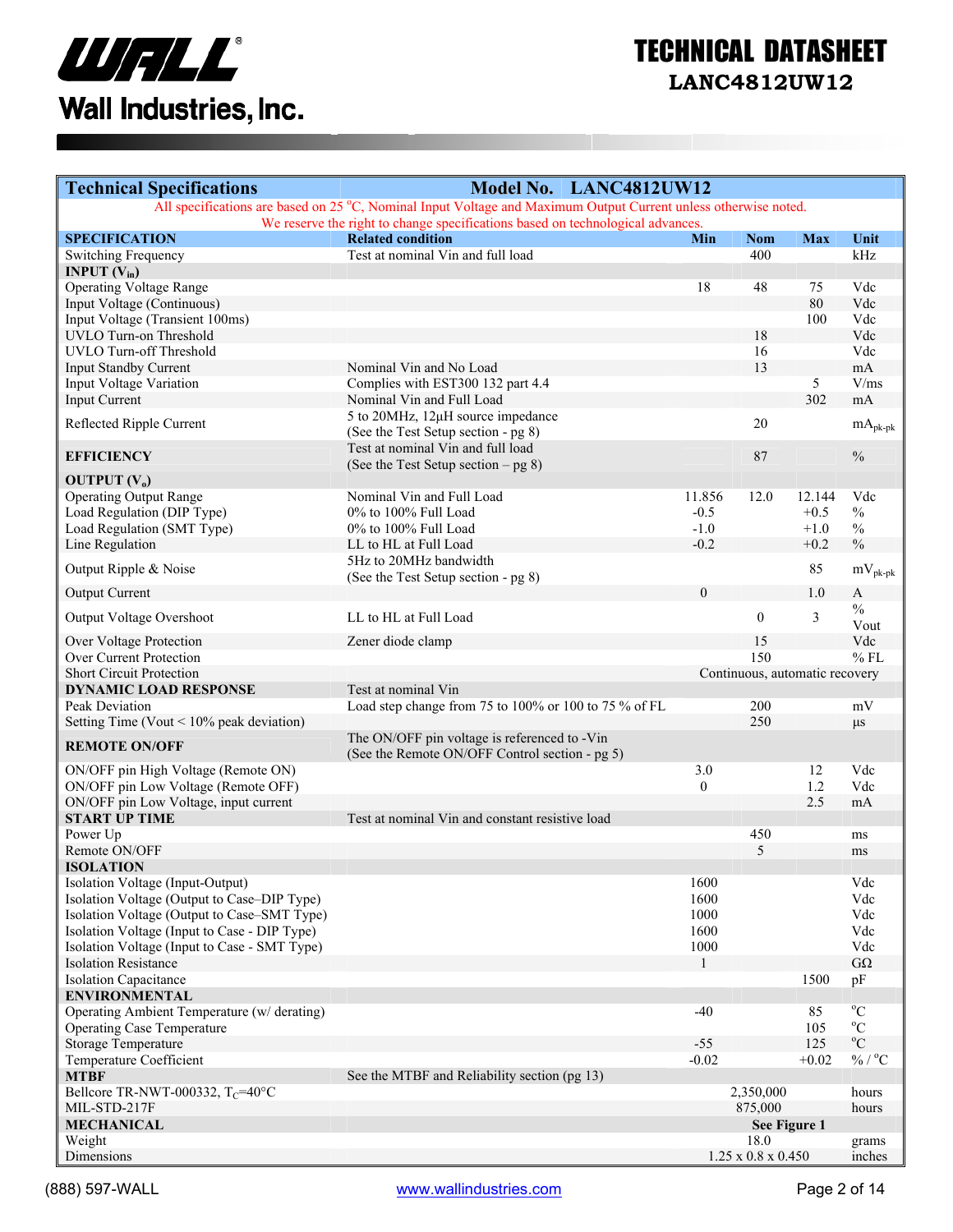

#### **Figure 1: Mechanical Dimensions**



Pin size is 0.02(0.5) Dia or 0.01 x 0.02 (0.25 x 0.50) Rectangular Pin

**Table 1**

| <b>Pin Connection</b> |               |     |               |  |
|-----------------------|---------------|-----|---------------|--|
| Pin                   | <b>Define</b> | Pin | <b>Define</b> |  |
|                       | <b>CTRL</b>   |     |               |  |
|                       | -Input        | 23  | +Input        |  |
| 3                     | -Input        | 22  | +Input        |  |
|                       |               |     |               |  |
| 9                     | <b>NC</b>     | 16  | -Output       |  |
| 11                    | <b>NC</b>     | 14  | +Output       |  |

1. **All dimensions are in Inches (mm)**  Tolerance: x.xx±0.02 (x.x±0.5) 2. Pin pitch tolerance ±0.014(0.35)





**Table 2**

| <b>Pin Connection</b> |               |               |               |  |
|-----------------------|---------------|---------------|---------------|--|
| Pin                   | <b>Define</b> | Pin           | <b>Define</b> |  |
|                       | <b>CTRL</b>   |               |               |  |
| 2                     | -Input        | 23            | +Input        |  |
| 3                     | -Input        | 22            | +Input        |  |
|                       |               |               |               |  |
| g                     | ΝC            | 16            | -Output       |  |
| 11                    | <b>NC</b>     | 14            | +Output       |  |
| <b>Others</b>         | <b>NC</b>     | <b>Others</b> | <b>NC</b>     |  |

1. **All dimensions in Inches (mm)** 

Tolerance: x.xx±0.02 (x.x±0.5)

2. Pin pitch tolerance ±0.014(0.35)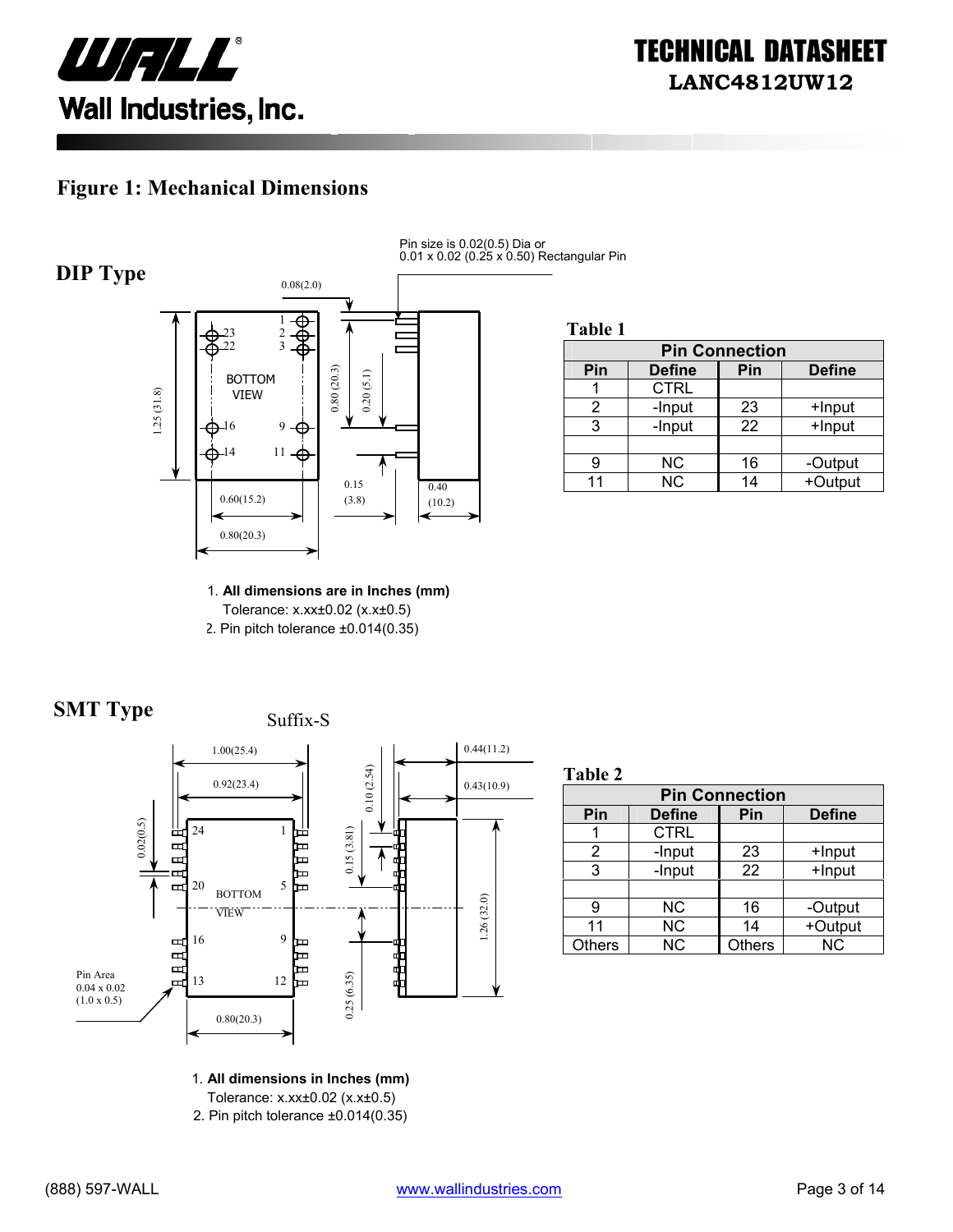

INICAL DATASI **LANC4812UW12** 

#### **DESIGN CONSIDERATIONS:**

#### **Output Over Current Protection**

When excessive output currents occur in the system, circuit protection is required on all power supplies. Normally, overload current is maintained at approximately 150% of rated current for the LANCUW12 single output series.

Fold back-mode is a method of operation in a power supply whose purpose is to protect the power supply from being damaged during an over-current fault condition. It also enables the power supply to operate normally when the fault is removed.

One of the problems resulting from over current is that excessive heat may be generated in power devices; especially MOSFET and Schottky diodes and the temperature of those devices may exceed their specified limits. A protection mechanism has to be used to prevent those power devices from being damaged.

The operation of fold back is as follows. When the current sense circuit sees an over-current event, the output voltage of the module will be decreased for low power dissipation and decrease the heat of the module.



#### **Output Over Voltage Protection**

The output over-voltage protection consists of an output Zener diode that monitors the voltage on the output terminals. If the voltage on the output terminals exceeds the over-voltage protection threshold, then the Zener diode clamps the output voltage.

#### **Input Source Impedance**

The power module should be connected to a low impedance input source. Highly inductive source impedance can affect the stability of the power module. Input external L-C filter is recommended to minimize input reflected ripple current. The inductor is simulated source impedance of 12µH and capacitor is Nippon chemi-con KZE series  $47\mu$ F/100V. The capacitor must as close as possible to the input terminals of the power module for lower impedance.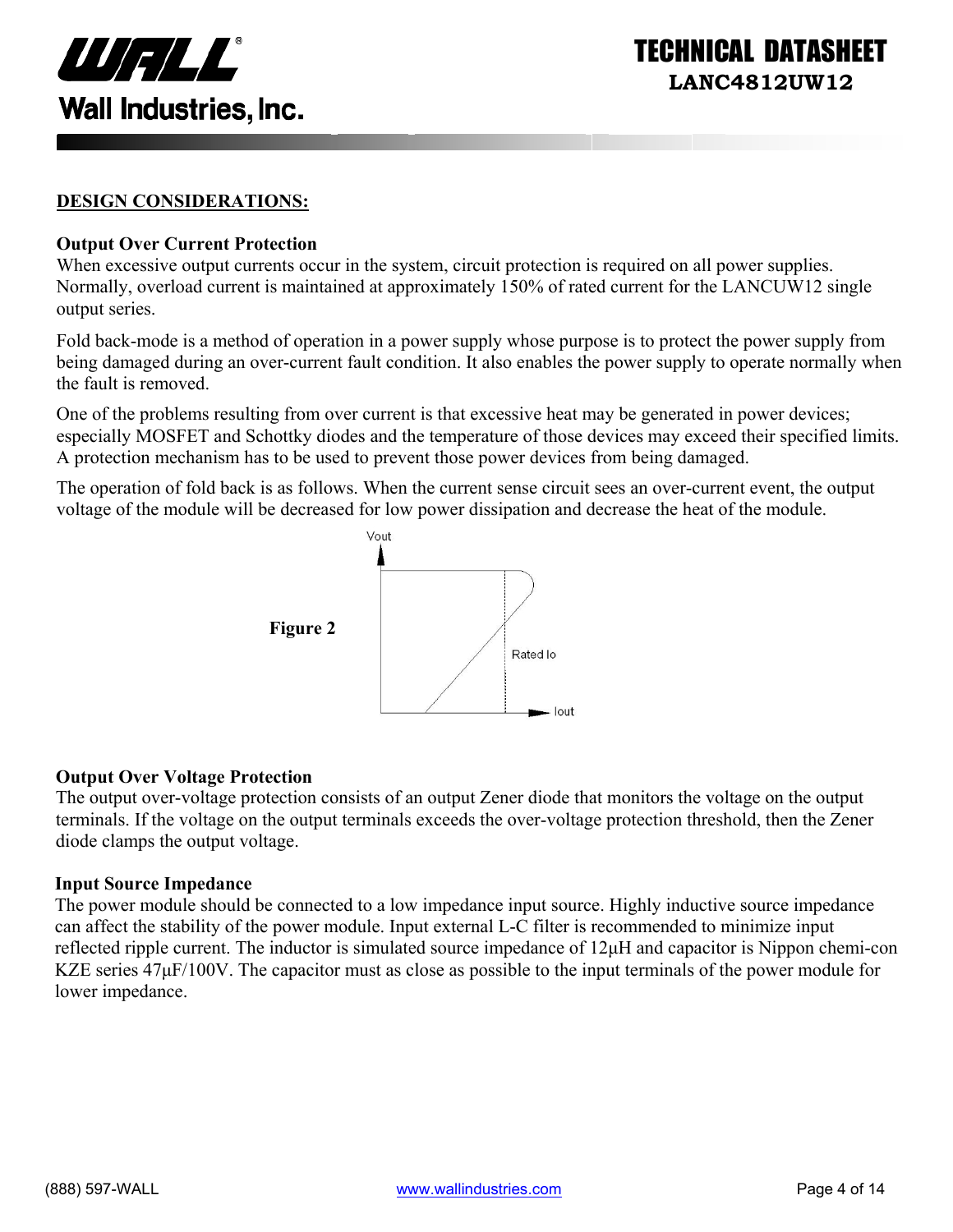

#### **Thermal Consideration**

The power module operates in a variety of thermal environments. However, sufficient cooling should be provided to help ensure reliable operation of the unit. Heat is removed by conduction, convention, and radiation to the surrounding environment. Proper cooling can be verified by measuring the point as the figure below. The temperature at this location should not exceed 105°C. When operating, adequate cooling must be provided to maintain the test point temperature at or below 105°C. Although the maximum point temperature of the power modules is 105°C, you can limit this temperature to a lower value for extremely high reliability.



#### **Remote ON/OFF Control**

The positive logic remote ON/OFF control circuit is included.

Turns the module ON during a logic High on the On/Off pin and turns OFF during a logic Low. The On/Off pin is an open collector/drain logic input signal (Von/off) that's referenced to GND. If not using the Remote On/Off feature, please open circuit between on/off pin and –input pin to turn the module on.

#### **Remote ON/OFF Implementation**



Level Control using TTL Output Level Control using Line Voltage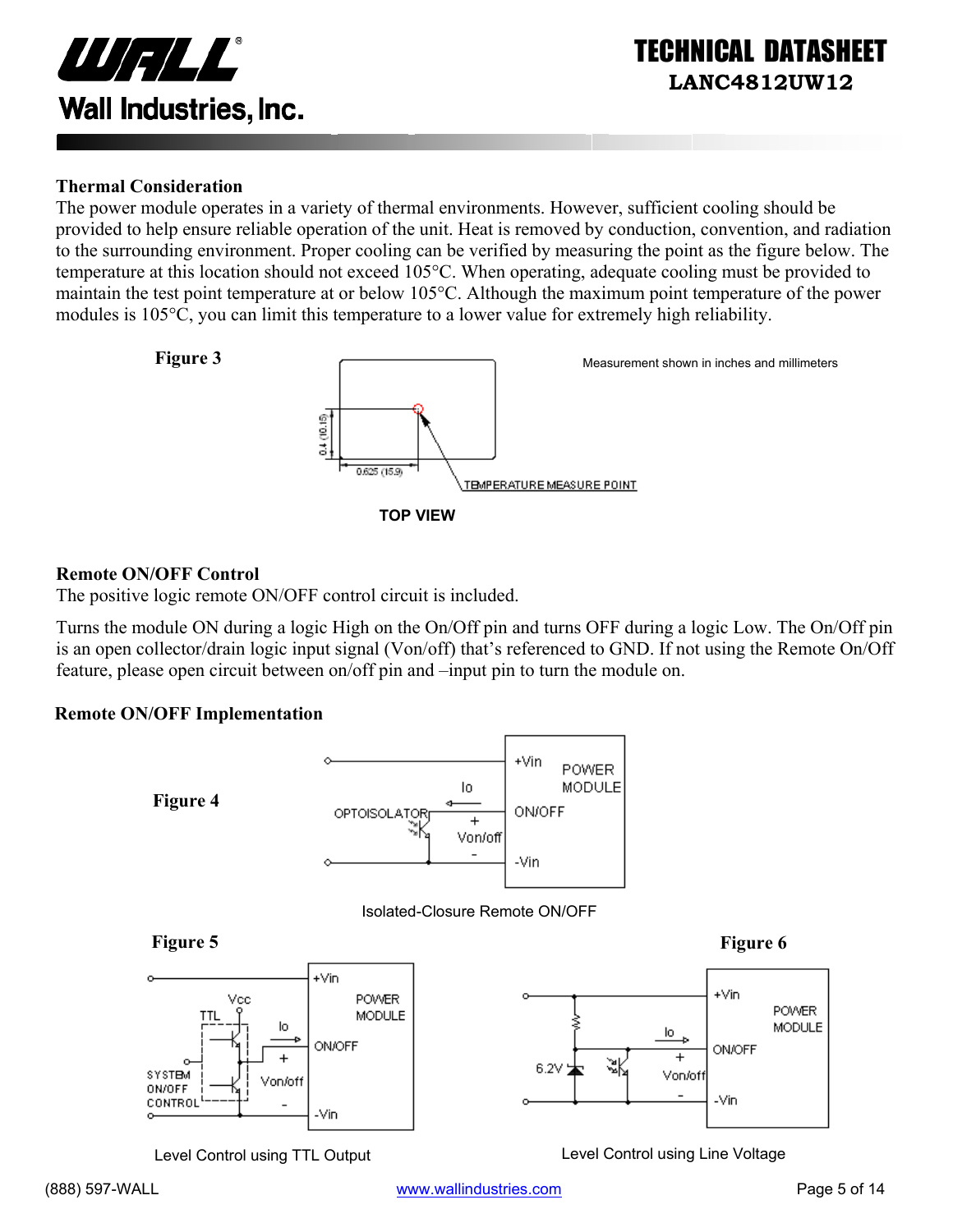



**Graph 3:** Output Power vs. Ambient Temperature & Airflow



**Graph 5:** Conducted Emission of EN55022 Class A (Nominal Vin and Full Load)



96  $90$ Efficiency (%) Efficiency (%) 85 80  $75$ 70 65 18 30 36 42 54 60 86  $72$ 76  $^{24}$ 48

(Nominal Vin) **Graph 4:** Power Dissipation Vs. Output Current



**Graph 6:** Conducted Emission of EN55022 Class B (Nominal Vin and Full Load)

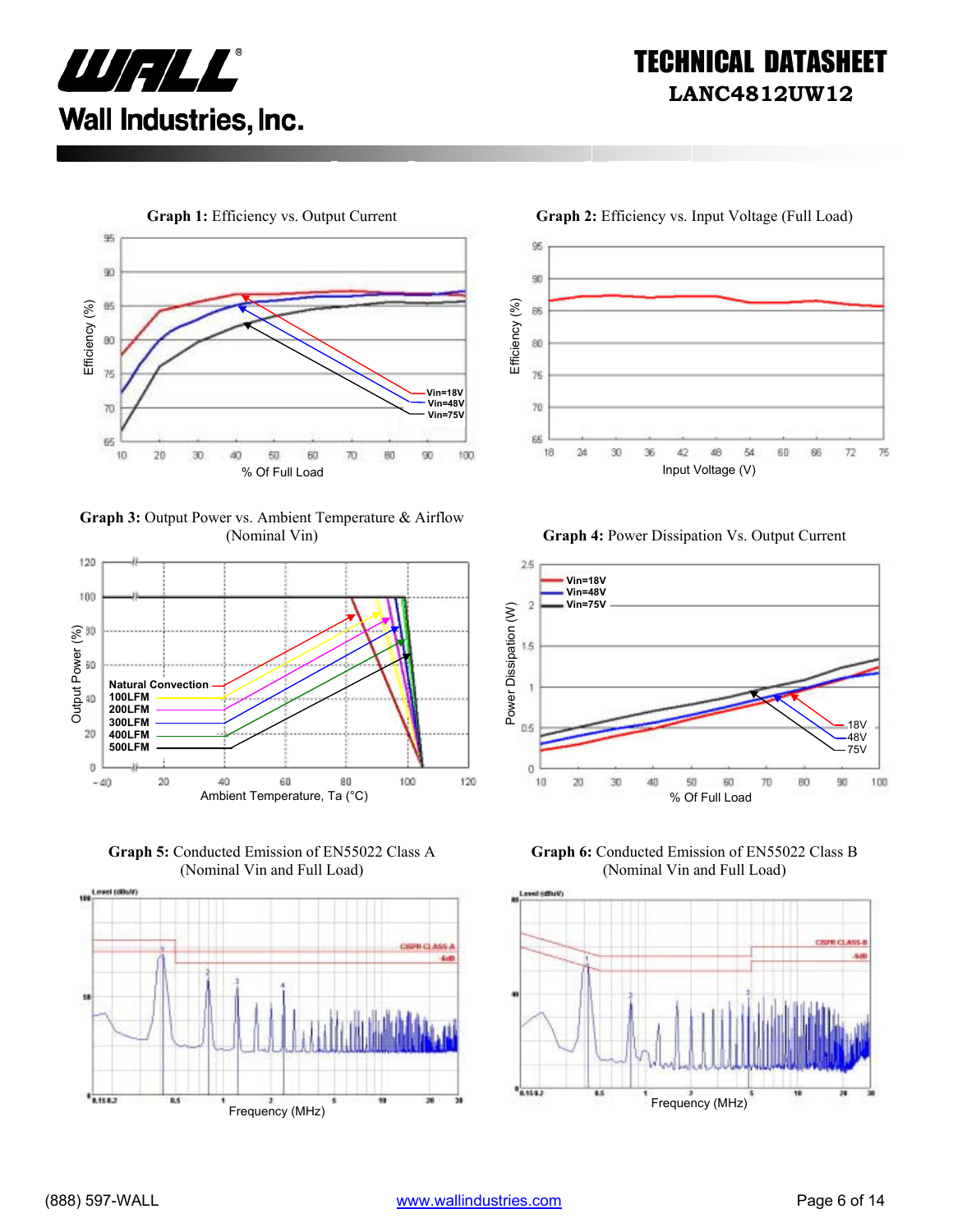





**Graph 9:** Using ON/OFF Voltage Start-Up and Vo Rise Characteristic (Nominal Vin and Full Load)





**Graph 10:** Transient Response to Dynamic Load Change from 100% to 75% to 100% of Full Load at Nominal Vin

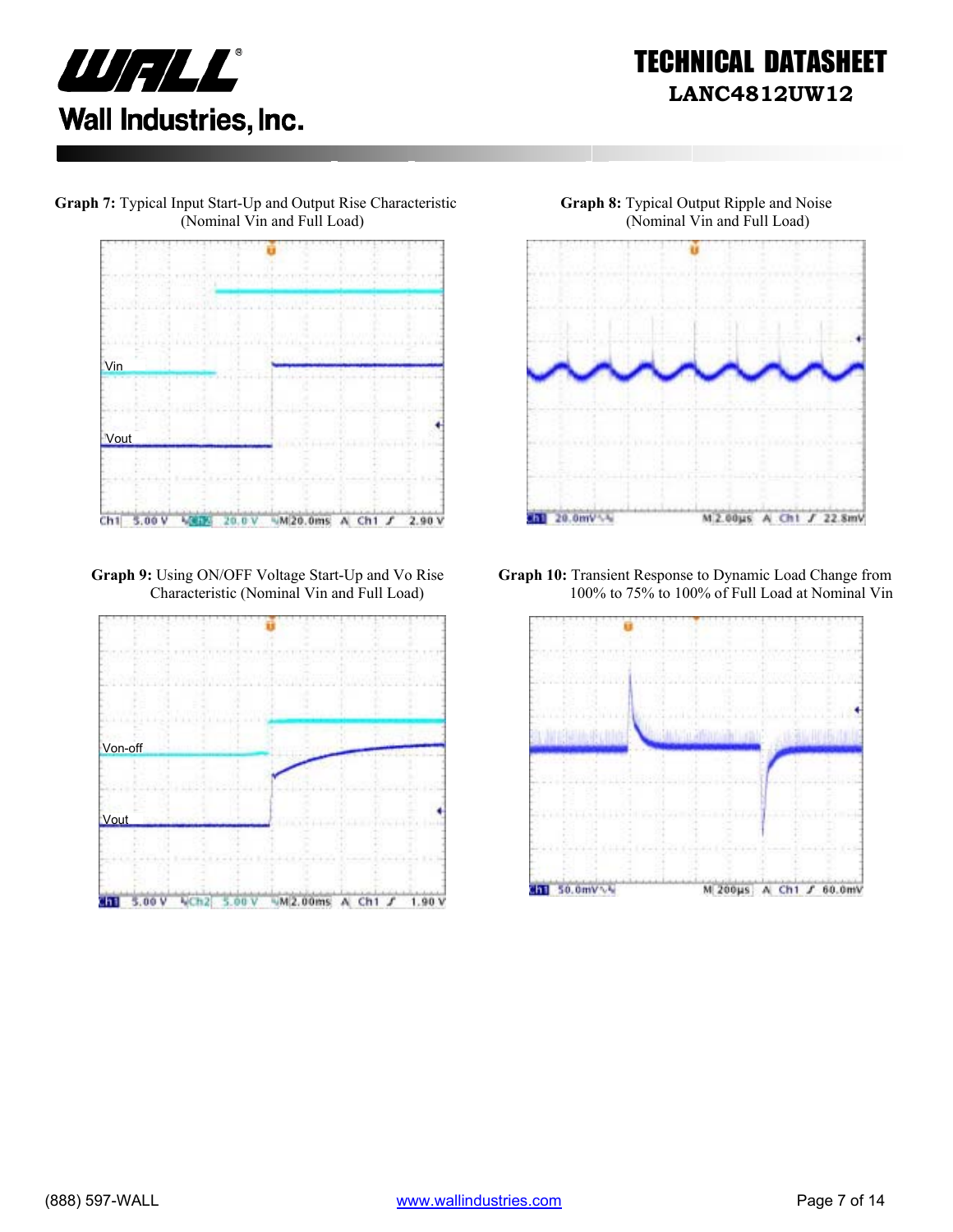

#### **TEST SETUP:**

The LANC4812UW12 specifications are tested with the following configurations:

#### **Input Reflected-Ripple Current Measurement Test Setup**



| ⊺Component l | Value | Voltage | Reference                       |
|--------------|-------|---------|---------------------------------|
|              | 2uH   | ----    | $- - - -$                       |
|              | ⊦7uF  | 100V    | Aluminum Electrolytic Capacitor |

#### **Peak-to-Peak Output Ripple & Noise Measurement Setup**



#### **Output Voltage and Efficiency Measurement Setup**

**Figure 10** 



NOTE: All measurements are taken at the module terminals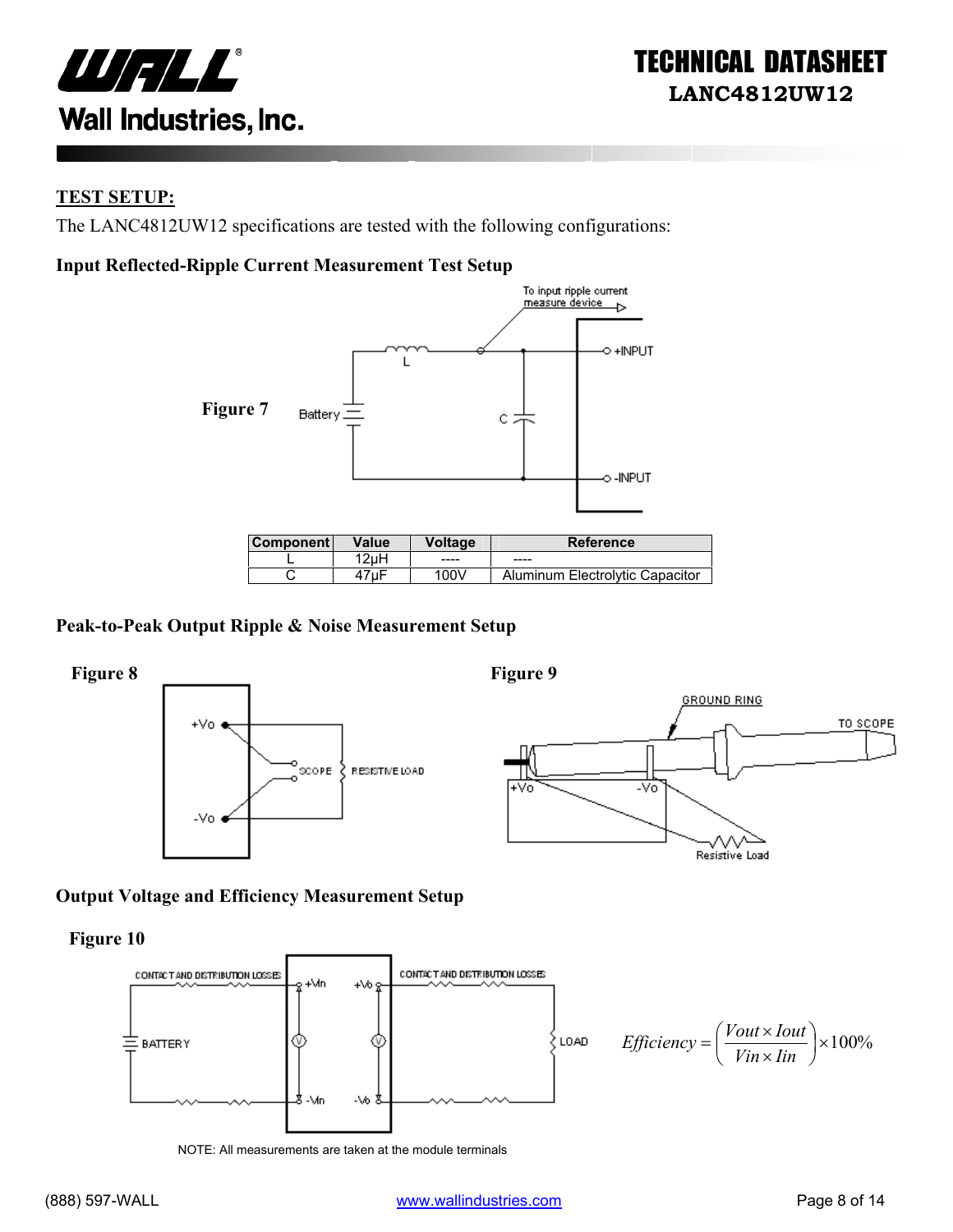

#### **EMC Considerations**



**Suggested Schematic for EN55022 Conducted Emission Class A Limits** 

To meet Conducted Emissions EN55022 CLASS A needed the following components:

| LANC24xxUW12                    |        |                |                  |
|---------------------------------|--------|----------------|------------------|
| <b>Component</b>                | Value  | <b>Voltage</b> | <b>Reference</b> |
| C <sub>1</sub>                  | 1uF    | 50V            | <b>1210 MLCC</b> |
| C <sub>2</sub> , C <sub>3</sub> | 1000pF | 2KV            | <b>1206 MLCC</b> |

#### **LANC48xxUW12**

| Component                       | Value     | <b>Voltage</b> | <b>Reference</b> |
|---------------------------------|-----------|----------------|------------------|
| C1                              | $0.47$ uF | 100V           | 1812 MLCC        |
| C <sub>2</sub> , C <sub>3</sub> | 1000pF    | 2KV            | <b>1206 MLCC</b> |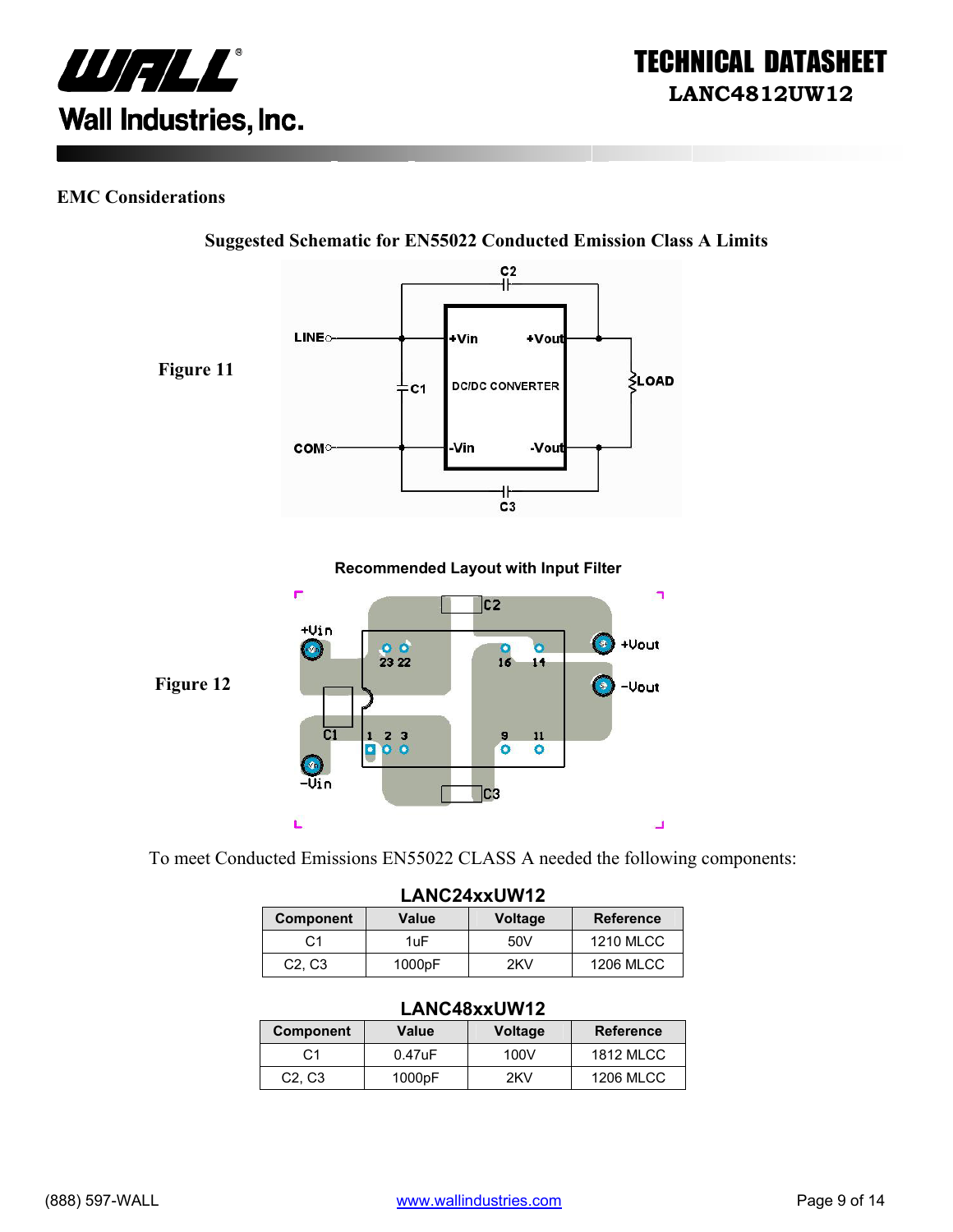

#### **EMC Considerations (Continued)**



**Recommended Layout with Input Filter** 



To meet Conducted Emissions EN55022 CLASS B needed the following components:

| LANC24xxUW12     |                     |                |                            |
|------------------|---------------------|----------------|----------------------------|
| <b>Component</b> | Value               | <b>Voltage</b> | <b>Reference</b>           |
| C1               | 4.7uF               | 50V            | <b>1812 MLCC</b>           |
| C3. C4           | 1000 <sub>p</sub> F | 2KV            | <b>1206 MLCC</b>           |
|                  | 325uH               | ----           | Common Choke, P/N: PMT-050 |

#### **LANC48xxUW12**

| <b>Component</b>                | Value              | <b>Voltage</b> | <b>Reference</b>           |
|---------------------------------|--------------------|----------------|----------------------------|
| C <sub>1</sub>                  | $1.5$ u $F$        | 100V           | <b>1812 MLCC</b>           |
| C <sub>3</sub> . C <sub>4</sub> | 1000pF             | 2KV            | 1206 MLCC                  |
|                                 | 325 <sub>u</sub> H | ----           | Common Choke, P/N: PMT-050 |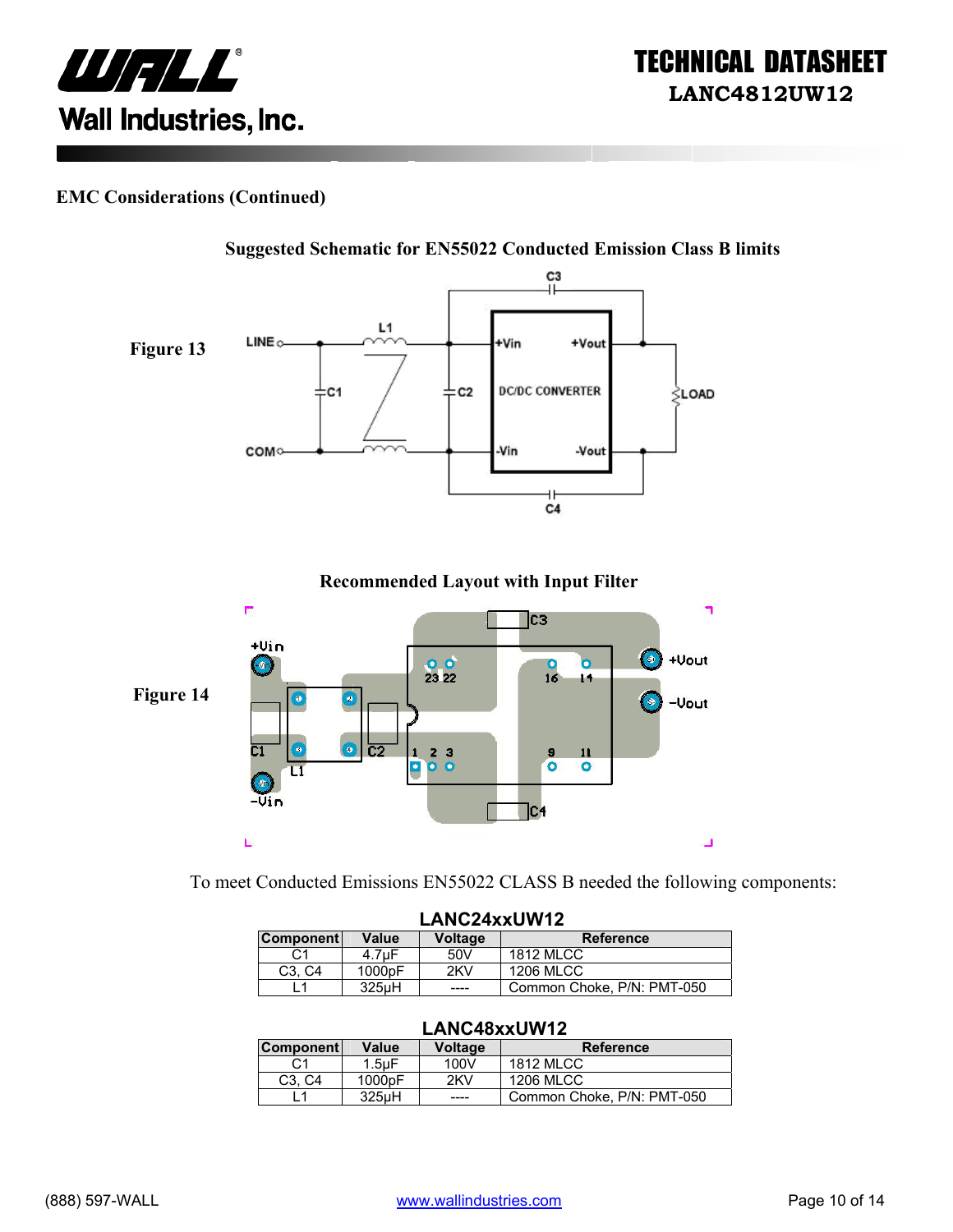



#### **Recommended Pad Layout for DIP Type**





#### **Recommended Pad Layout for SMT Type**



- 1. **All dimensions in Inches (mm)**
- 2. Pin pitch tolerance ±0.35mm
- 3. Tolerance: x.xx±0.02 (x.x±0.5)
	- x.xxx±0.01 (x.xx±0.25)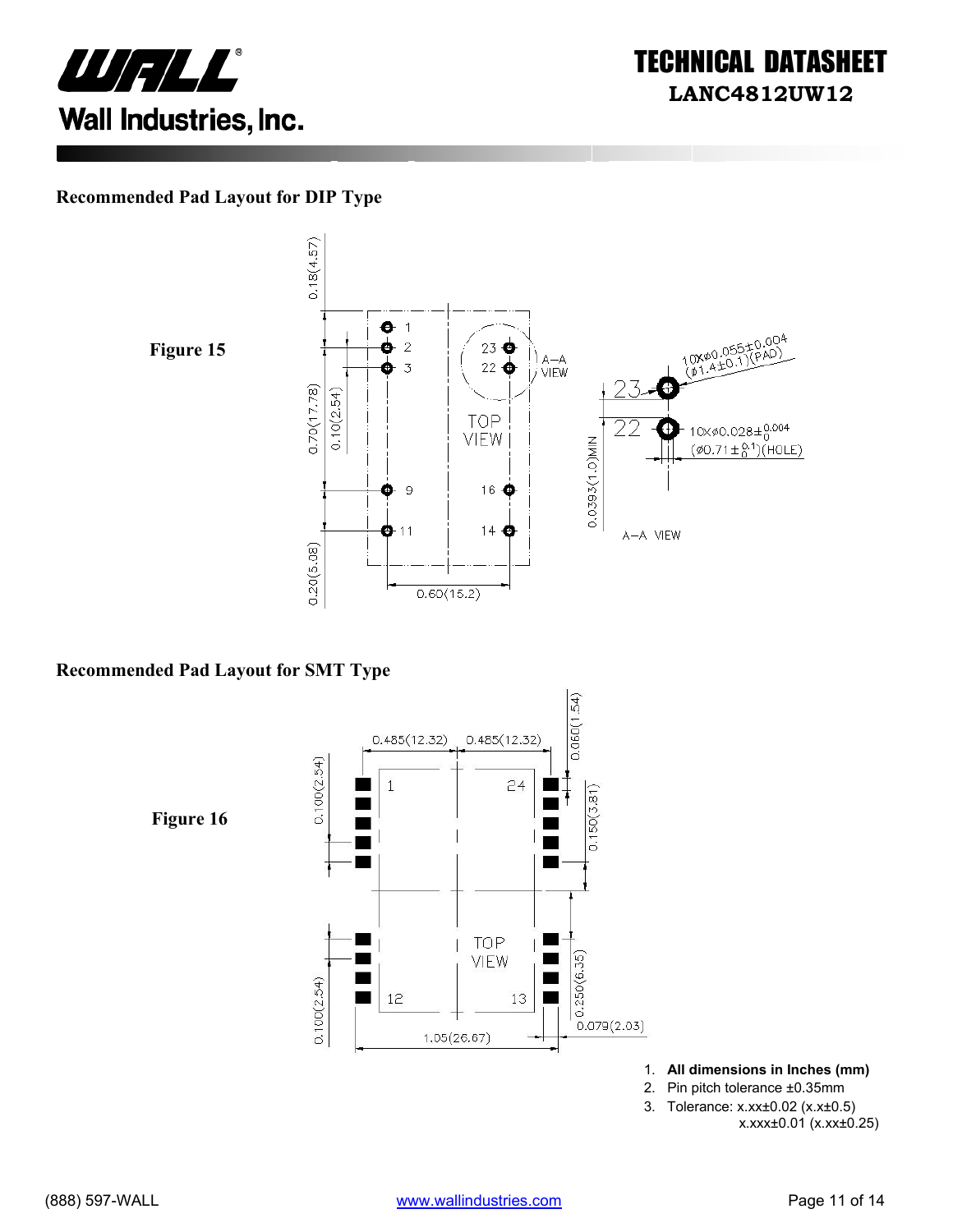

#### **Soldering and Reflow Considerations:**



**Lead Free Wave Solder Profile for DIP Type**

#### Preheat | Rise temp. speed: 3℃/sec max. Zone Preheat temp: 100~130℃ Actual Peak temp: 250~260°C<br>Heating Peak time (T1+T2 time) Peak time (T1+T2 time): 4~6 sec

#### **Lead free reflow profile for SMT type**



| Zone    | <b>Reference Parameter</b>     |
|---------|--------------------------------|
| Preheat | Rise temp. speed: 1~3°C/sec    |
| Zone    | Preheat time: 60~120sec        |
|         | Preheat temp.155~185°C         |
|         | Rise temp. speed: 1~3°C/sec    |
| Actual  | Melting time: 30~60 sec        |
| Heating | Melting temp: 217°C            |
|         | Peak temp: 230~240°C           |
|         | Peak time: 10~20 sec           |
| Coolina | Rise temp. speed: -1~ -5°C/sec |

Reference Solder: Sn-Ag-Cu; Sn-Cu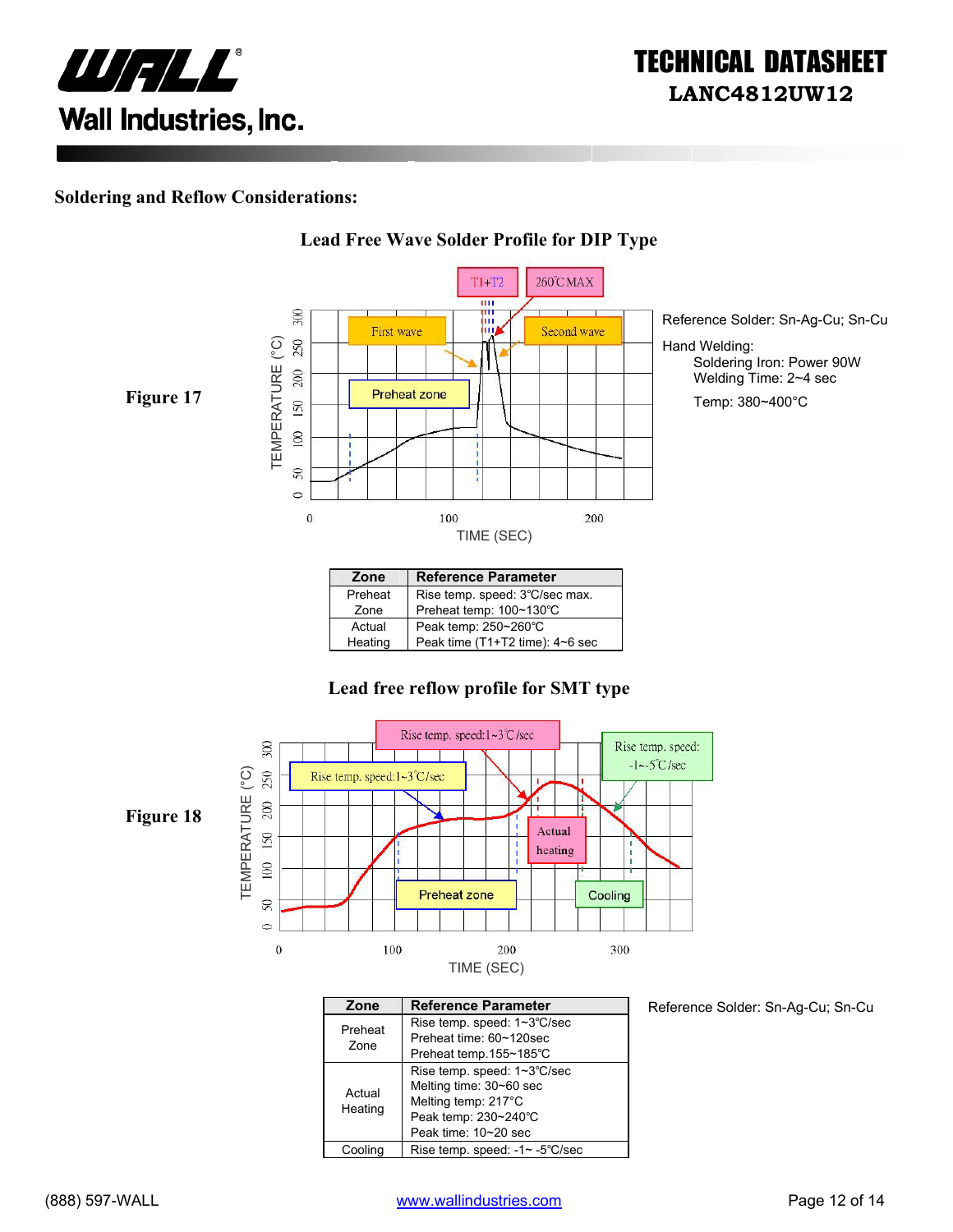

#### **Packaging Information:**



#### **Safety and Installation Instruction:**

#### **Fusing Consideration**

Caution: This power module is not internally fused. An input line fuse must always be used.

This encapsulated power module can be used in a wide variety of applications, ranging from simple stand-alone operation to an integrated part of sophisticated power architecture. To maximum flexibility, internal fusing is not included; however, to achieve maximum safety and system protection, always use an input line fuse. The safety agencies require a normal-blow fuse with maximum rating of 3A. Based on the information provided in this data sheet on Inrush energy and maximum DC input current; the same type of fuse with lower rating can be used. Refer to the fuse manufacturer's data for further information.

#### **MTBF and Reliability**

The MTBF of the LANCUW12 single output series of DC/DC converters has been calculated using Bellcore TR-NWT-000332 Case I: 50% stress, Operating Temperature at 40°C (Ground fixed and controlled environment). The resulting figure for MTBF is  $2.35 \times 10^6$  hours.

MIL-HDBK 217F NOTICE2 FULL LOAD, Operating Temperature at 25°C. The resulting figure for MTBF is  $8.745 \times 10^6$  hours.